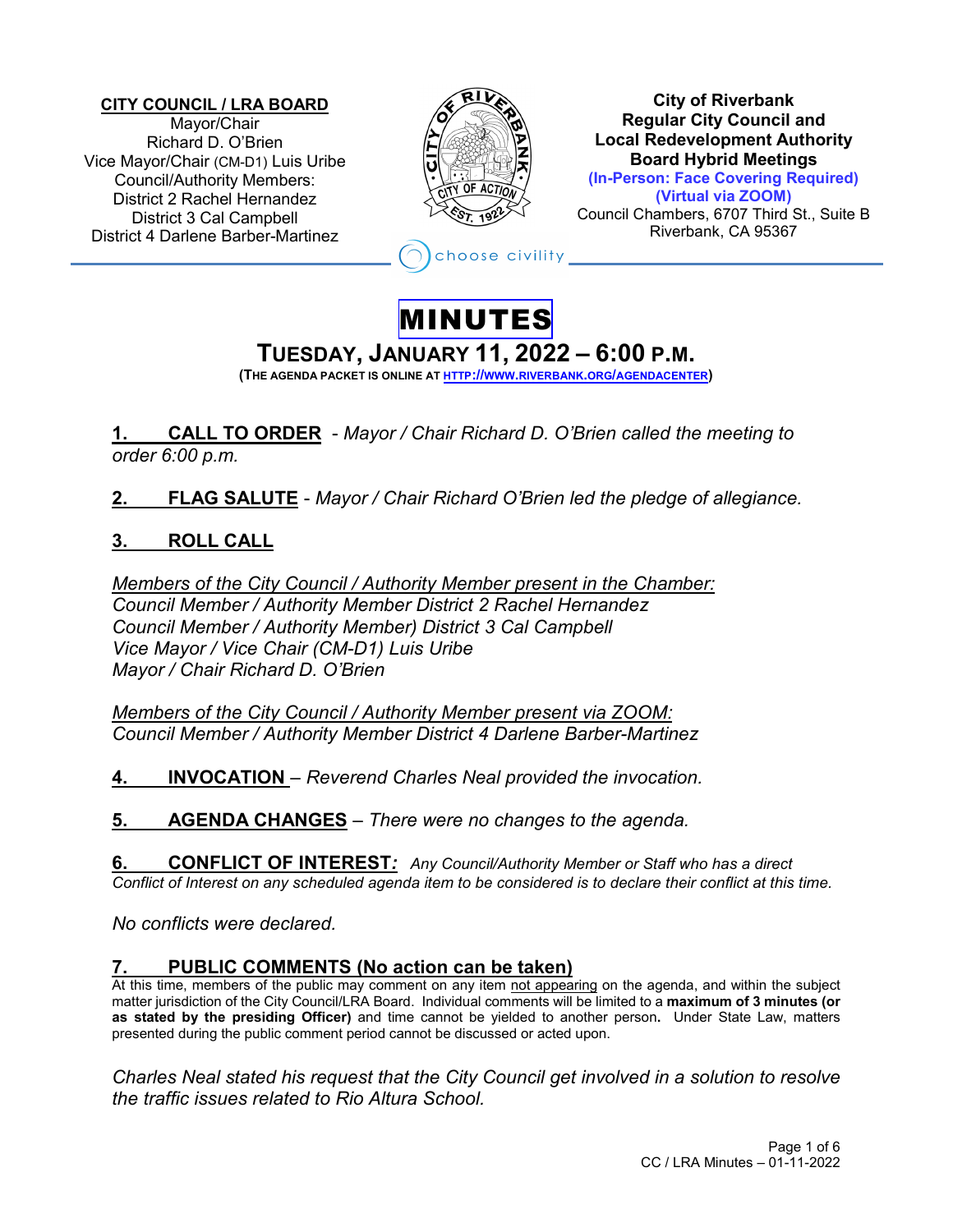*Dan Whetstone spoke in opposition of the River Walk project stating concern for the loss of farmland.*

*Fred Walton spoke in opposition of the River Walk project recommending a different proposal of ranchettes or a relocation of this type of development to a different location.*

*Mayor O'Brien came to the podium stating he wished to make a public comment commending Brian Scully, City Manager for the City of Riverbank since 2016. Mayor O'Brien citied Mr. Scully's attributes and accomplishments during his stewardship of the city. In conclusion, Mayor O'Brien presented City Manager Scully with a Certificate of Appreciation.*

*City Manager Sean Scully accepted the Certificate of Appreciation from Mayor O'Brien expressing his gratitude to the City Council, staff and the community for the opportunity to serve and be a part of the Riverbank team.*

*Councilmember Barber-Martinez wished City Manager Scully the best in this next chapter and thanked him for his service.*

*Vice Mayor Uribe stated his appreciation for City Manager Scully's open-door policy not only to City Council and staff but also the public.*

*Councilmember Campbell thanked Mr. Scully for his great communication with the City Council noting that Riverbank has come a long way since Mr. Scully's tenure.*

*Charles O'Neal stated his appreciation for Mr. Scully's responsiveness as City Manager to the citizens of Riverbank, stating that Mr. Scully has been an outstanding City Manager for Riverbank.*

#### **8. PRESENTATIONS (Informational only)**

**Item 8.1 StanCOG Presentation – Regional Transportation Plan and Sustainable Communities Strategy – Council to receive an update and report from the Stanislaus Council of Governments on the Regional Transportation Plan and Sustainable Communities Strategy.**

*StanCOG Planner, Israel Ojeda provided a comprehensive PowerPoint presentation update on the Regional Transportation Plan and Sustainable Communities Strategy. Following the presentation, Planner Ojeda responded to questions posed by the City Council.*

#### **9. CONSENT CALENDAR**

*All items listed on the Consent Calendar are to be acted upon by a single action of the City Council/LRA Board unless requested by an individual Council/Authority Member or member of the public for special consideration. Otherwise, the recommendation of staff will be accepted and acted upon by motion of the City Council/LRA Board.*

**Item 9.1**Waive Readings. All Readings of ordinances and resolutions, except by title, are waived.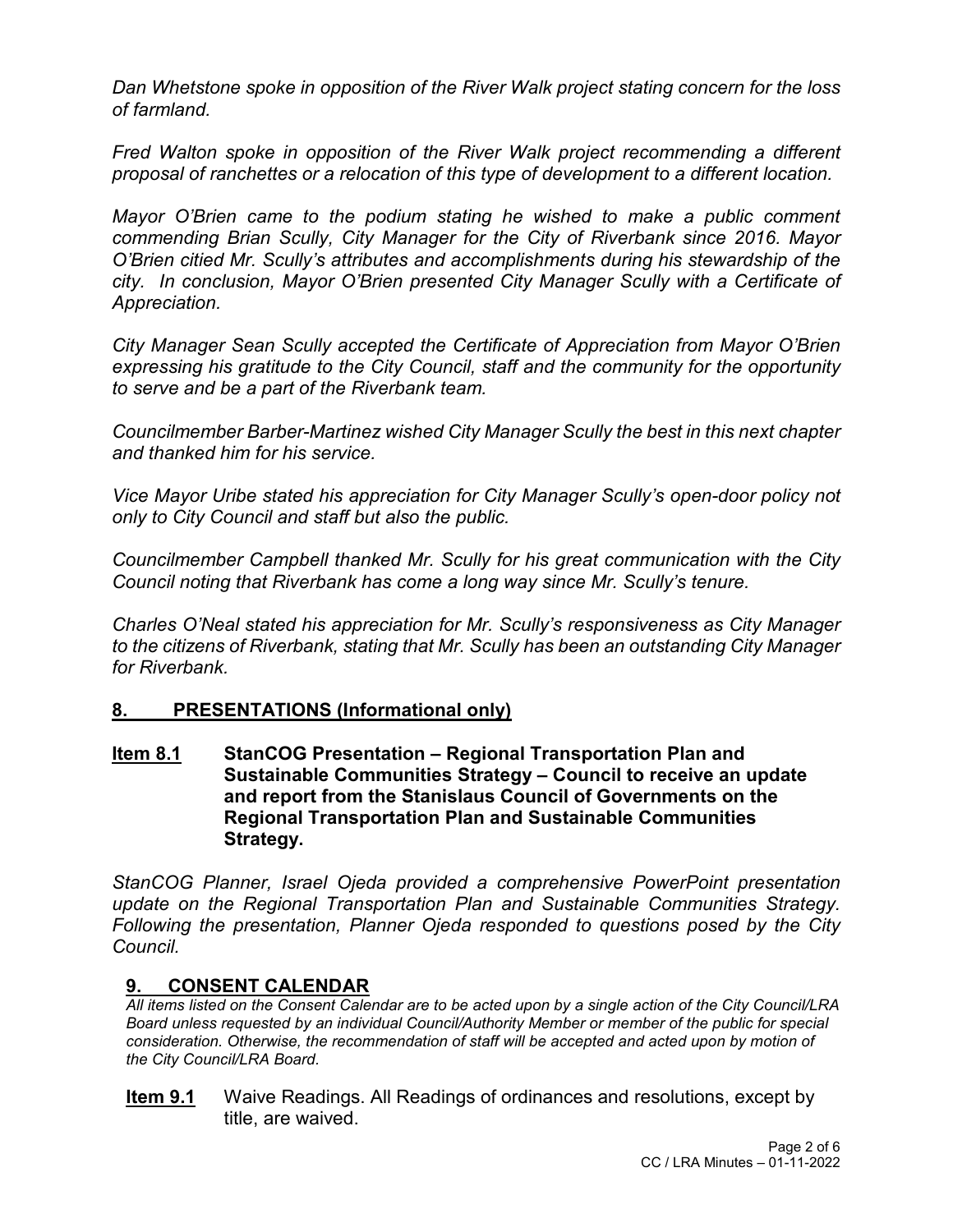- **Item 9.2** Approval of the following Minutes:
	- **9.2A** The September 14, 2021, City Council and Local Redevelopment Authority Board Minutes.
	- **9.2B** The October 26, 2021, City Council and Local Redevelopment Authority Board Minutes.
	- **9.2C** The November 3, 2021, Special City Council Minutes.
	- **9.2D** The November 9, 2021, City Council and Local Redevelopment Authority Board Minutes.
	- **9.2E** The December 7, 2021, Special City Council Minutes.
	- **9.2F** The December 14, 2021, City Council and Local Redevelopment Authority Board Minutes.
- *ACTION: By motion moved and seconded (Campbell / Uribe / passed 5-0) to approve Consent Agenda Items 9.1 through 9.2 as presented. Motion carried by unanimous City Council and LRA Board roll call vote. AYES: Barber-Martinez, Campbell, Hernandez, Uribe, and Mayor/Chair O'Brien. NAYS: None / ABSENT: None / ABSTAINED: None*

### **10. UNFINISHED BUSINESS**

**Item 10.1** Riverbank Energy Efficiency Project - Direction on Funding Strategy and Final Project Scope with SitelogIQ – It is recommended that the City Council provide direction on the final project scope of the energy efficiency project as well as provide direction on the desired funding strategy for the project.

*City Manager Scully, before turning the meeting over to Jessica Ritter with SitelogIQ, presented the staff report recommending the City Council provide direction on the final project, scope of the energy efficiency project as well as provide direction on the desired funding strategy for the project.*

*Jessica Ritter with SitelogIQ introduced and turned the meeting over to Dr. Eddie Jordan, Manager of Project Development for SitelogIQ to review the project construction schedule.*

*Dr. Eddie Jordan, Manager of Project Development for SitelogIQ reviewed the project construction schedule with the City Council.*

*City Manager Scully, at the request of the City Council reviewed the options before the City Council.*

*ACTION: By motion moved and seconded (Uribe / Hernandez / passed 5-0) to approve Project Option 1 and Financing Option 2.*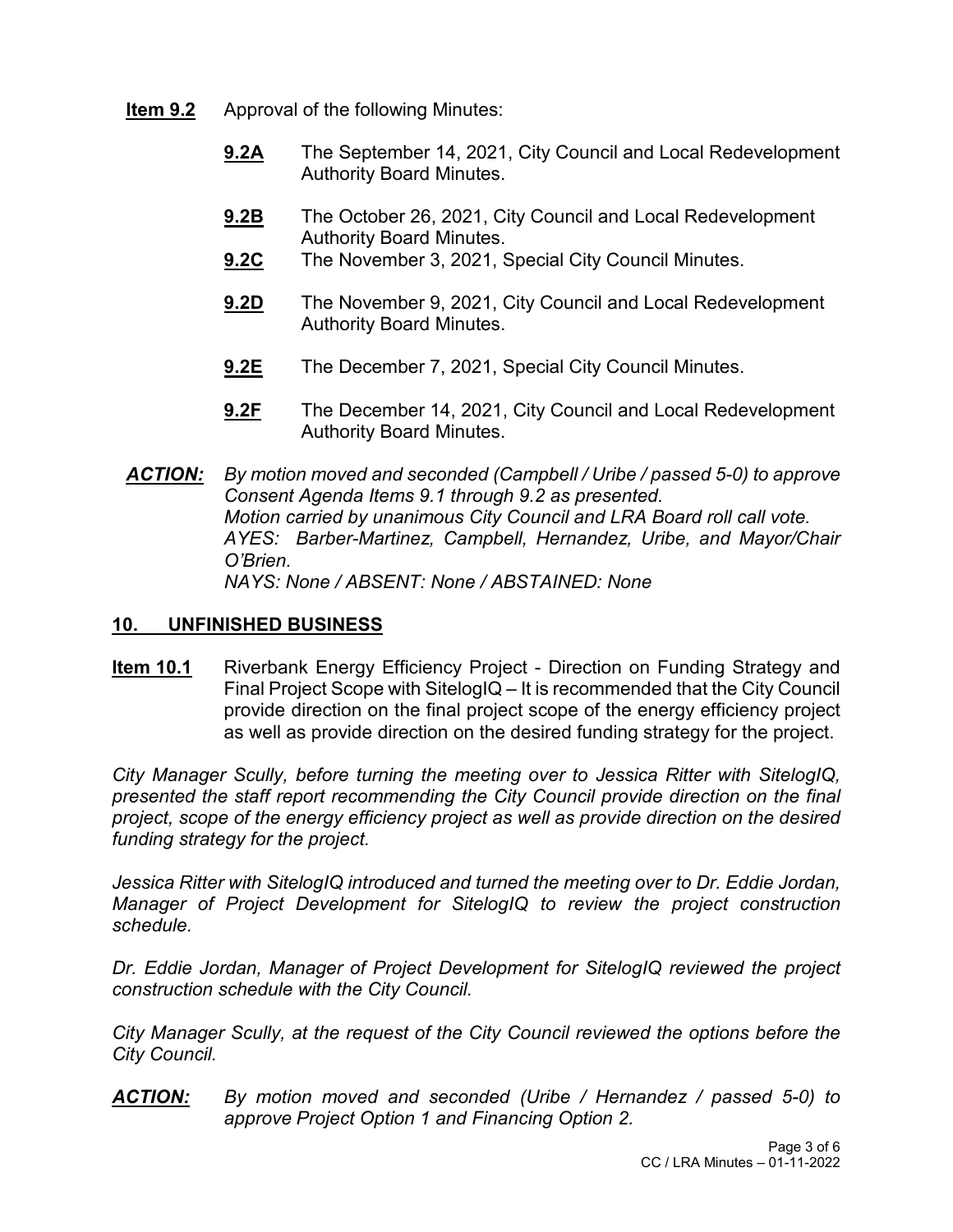*Motion carried by unanimous City Council and LRA Board roll call vote. AYES: Barber-Martinez, Campbell, Hernandez, Uribe, and Mayor/Chair O'Brien. NAYS: None / ABSENT: None / ABSTAINED: None*

#### **11. NEW BUSINESS**

**Item 11.1** Nomination and Appointment of the Vice Mayor to Serve for the Year 2022 – It is recommended that the Mayor consider the rotation and nomination of a Vice Mayor to serve for the year 2022 by confirmation of the City Council.

*Mayor O'Brien introduced the item and nominated Councilmember Campbell to serve as Vice Mayor for the year 2022 and asked the City Council to approve the appointment for a one-year term by roll call vote.*

*Councilmember Campbell accepted the nomination.*

*ACTION: By motion moved and seconded (O'Brien / Uribe / passed 5-0) to approve the appointment of Cal Campbell to serve for the year 2022. Motion carried by unanimous City Council roll call vote. AYES: Barber-Martinez, Campbell, Hernandez, Uribe, and Mayor/Chair O'Brien NAYS: None / ABSENT: None / ABSTAINED: None* 

#### **12. COMMENTS/REPORTS**

*A brief report on notable attendance of a meeting or conference or other notable topics of City business shall be made. The Brown Act does not allow for discussion or action of items by the City Council/LRA Board during this time*.

#### **Item 12.1** Staff Item

*City Manager Scully stated it has been his pleasure working with City Clerk Aguilar, Senior Management Analyst Torres-Manriquez and the rest of the Riverbank staff who have been invaluable to him during his tenure as Riverbank's City Manager.*

*City Manager Scully stated in response to the communities' requests that the City obtain more COVID 19 rapid tests, the City will continue checking with the County for availability of additional tests. Once received and available the City will schedule another giveaway.*

#### **Item 12.2** Council/Authority Member

*Vice Mayor Campbell stated his appreciation to the Mayor and City Council members for allowing him the opportunity to serve as the Vice Mayor.*

*Councilmember Hernandez thanked City Manager Scully for his service to the City Council and the community.*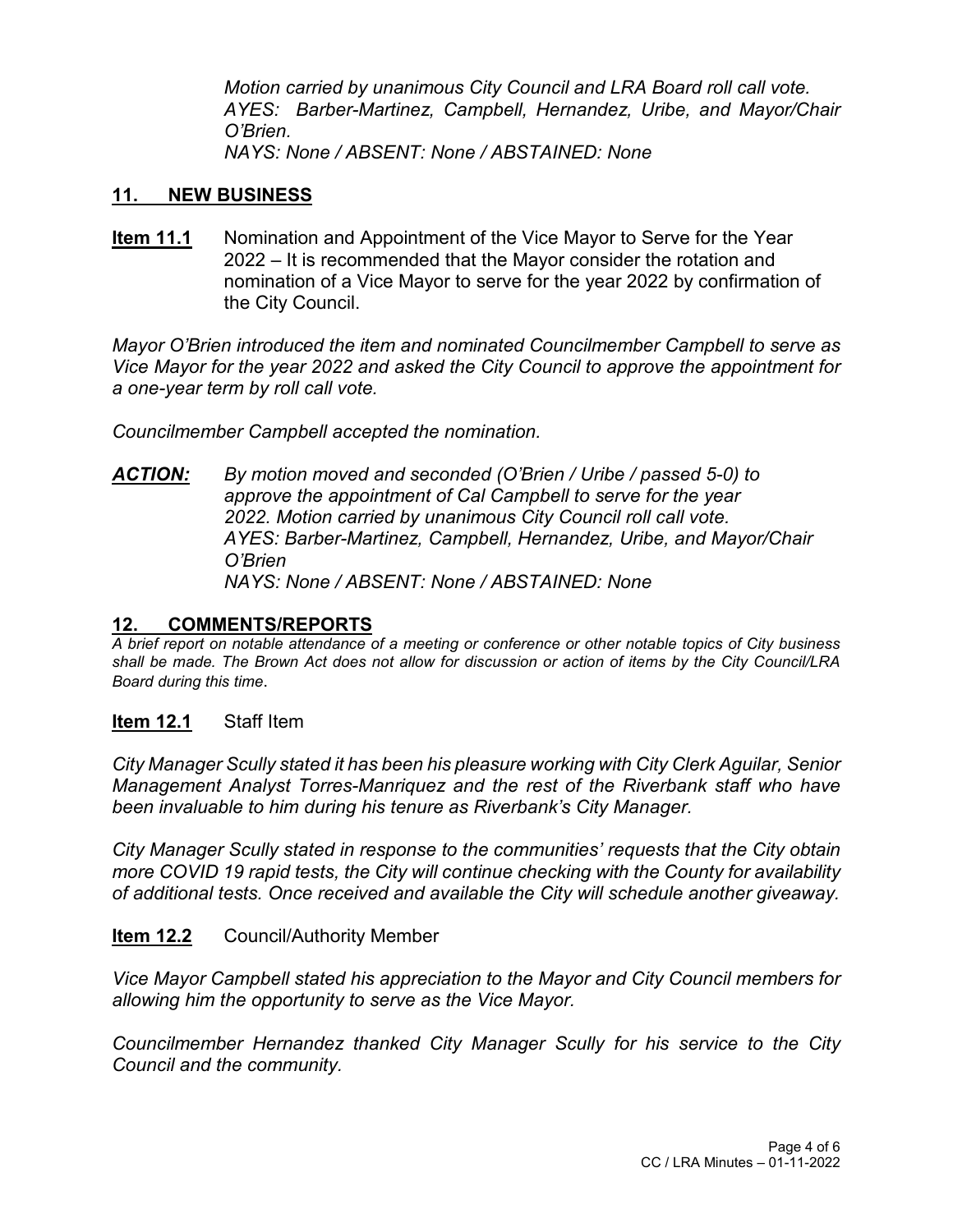*Councilmember Uribe reported on upcoming events and meetings including a Groundbreaking Ceremony at Kiwi's Custom Guns on January 13 at 11:30 a.m.; League of California Subcommittee meetings including the Revenue and Taxation Subcommittee on January 13 as well as Stanislaus' first 2030 Elected Officials webinar scheduled for January 20 at 1:30 p.m.*

*Councilmember Barber-Martinez reported the Riverbank Chamber of Commerce has new leadership that are currently planning on a Business Expo on February 24, and Stanislaus Home Alliance has a meeting as well this week. Councilmember Barber-Martinez thanked Stanislaus County as well as the Community Service Resource Deputy Zang for all of their service to our homeless population and wished the residents of Riverbank a Happy New Year and all the best to City Manager Scully in his future endeavors.*

*Councilmember Barber-Martinez in recognition of Martin Luther King Day on January 17, 2022 shared the following quote from Dr. King*

*"Everybody can be great...because anybody can serve. You don't have to have a college degree to serve. You don't have to make your subject and verb agree to serve. You only need a heart full of grace. A soul generated by love."*

#### **Item 12.3** Mayor/Chair

*Mayor O'Brien requested that the City Manager schedule Operation Stanislaus at the LRA again and that it be coordinated with Aemetis, Inc., Circulus and Riverbank Organic in order to showcase these sustainable businesses at the Riverbank Industrial Complex.* 

*Mayor O'Brien requested an update on the tax sharing agreement with Stanislaus County. City Manager Scully responded he does not have an update but will provide a written update report before his departure for distribution to the City Council.*

*City Manager Scully stated he was advised by City Clerk Aguilar that Assistant City Manager Garcia raised her hand during staff comments.*

*Mayor O'Brien welcomed Assistant City Manager Garcia asking for her comments.*

*Assistant City Manager Garcia stated on behalf of Riverbank staff she wished to thank City Manager Scully for his leadership, mentorship and most importantly his friendship. She stated she would also like to thank him for elevating the professionalism amongst staff putting together a team that the City Council can be proud of.* 

*Mayor O'Brien asked when he could expect the year-end report. City Manager Scully responded it is forthcoming to the City Council.*

#### **13. CLOSED SESSION**

*The public will have a limit of 3 minutes to comment on Closed Session item(s) as set forth on the agenda prior to the City Council/LRA Board recessing to Closed Session.*